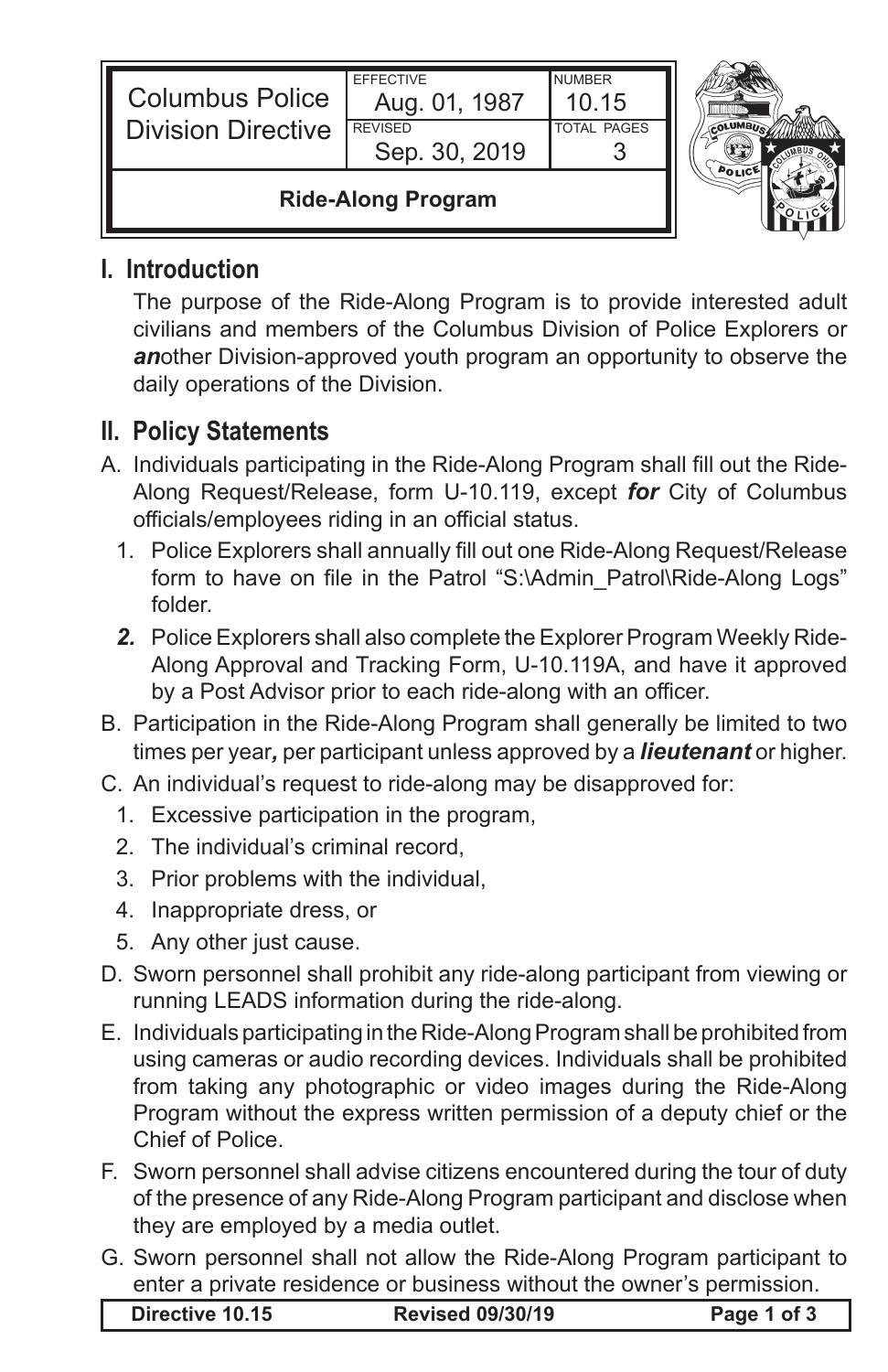- H. Police Explorer and other Division-approved youth program members under the age of 18 must have a parent or guardian sign the "Release From Liability" section of the Ride-Along Request/Release form before participating.
- I. Division personnel shall document an individual's participation in the Ride-Along Program when logging into the CAD system.
- J. Sworn personnel shall not permit a participant to carry a firearm or other weapon during the ride-along, except for sworn law enforcement personnel from another agency.

## **III. Procedures**

A. Employee Receiving Request

- 1. Provide the individual with the Ride-Along Request/Release form, or advise him or her to download the form from the Division's website and complete the Request to Participate section.
- 2. Confirm the identity of the individual.
- 3. Advise the individual that a sergeant will contact him or her regarding the approval or disapproval of the request and/or the date and time of the ride-along.
- 4. Complete the checks listed on the front of the Ride-Along Request/Release form and enter your name and badge/IBM number in the space provided.

Note: Include the name and/or Tech# of the Police Records Technician who conducts the BCI-CCH check and verifies the results.

5. Forward the Ride-Along Request/Release form to either the *Headquarters Operations* Unit Sergeant or the appropriate precinct/unit supervisor.

## B. *Headquarters Operations* Unit or Precinct/Unit Sergeant

- 1. Complete the "Administrative Supervisor Checks" section and approve or disapprove the request based on the applicant's eligibility and the available resources. Contact the *Headquarters Operations* Unit Sergeant for the information (including a person's eligibility status) as necessary.
- 2. Notify the individual of the approval or disapproval. Assign a date, time, and employee for approved ride-alongs and fill in the appropriate section of the form.
- 3. Forward the approved form to the appropriate precinct/unit sergeant or assigned officer.
- 4. Scan and save disapproved Ride-Along Request/Release forms in the Patrol "S:\Admin\_Patrol\Ride-Along Logs" folder.
	- a. Include the disapproved applicant's information on the "Denials" tab of the Ride-Along Spreadsheet.
	- b. Shred the original document(s).